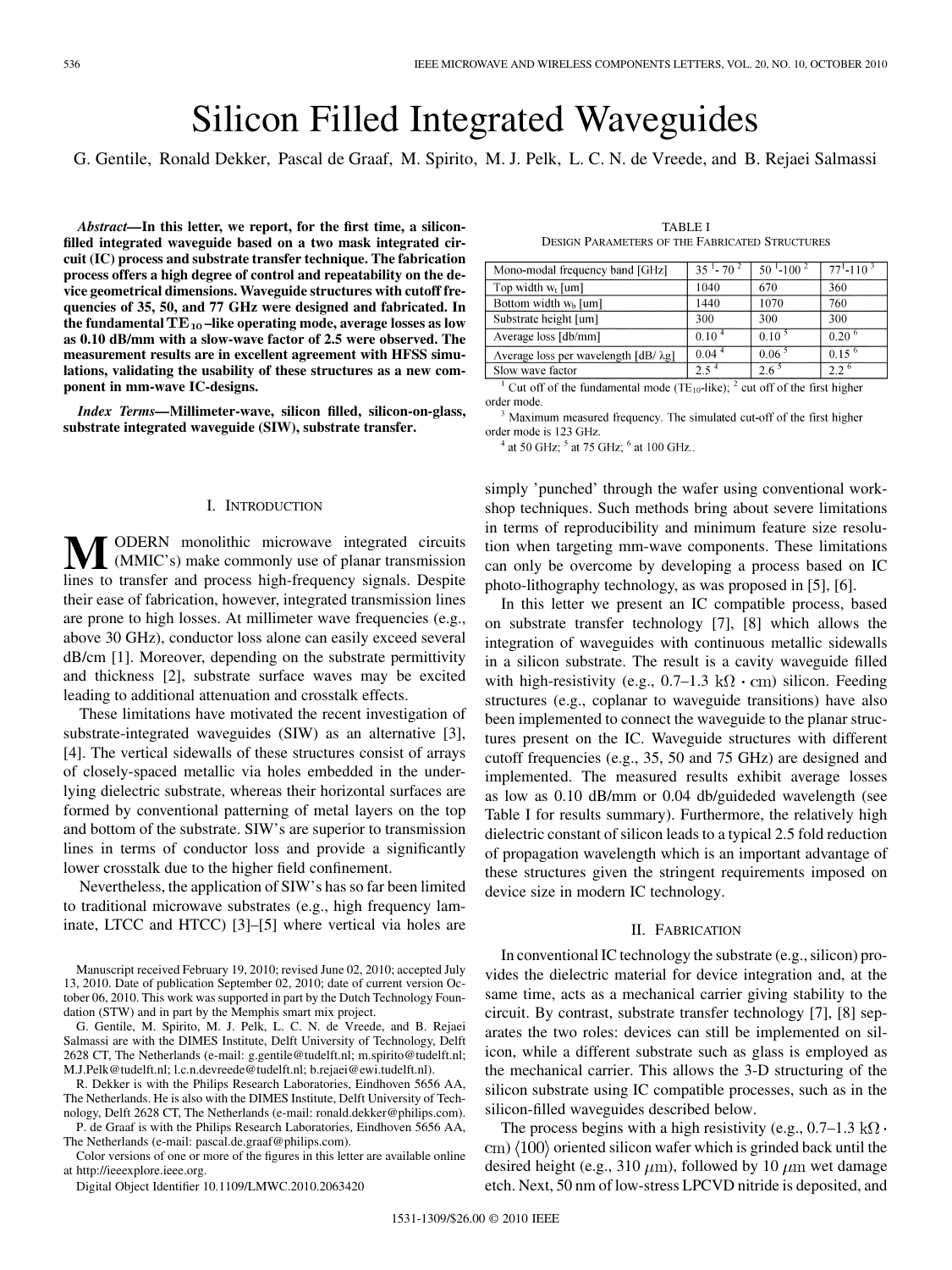

Fig. 1. Technology steps. After aluminum deposition (a), the silicon wafer is glued top down to a glass carrier (b), and waveguide sidewalls are defined via KOH etching (c).



Fig. 2. Waveguides camera made picture. Metal layers are in dark grey, sidewalls in light grey, and transition slots in black.

 $1 \mu m$  of Al is sputtered on the front side of the wafer. Then, the aluminum is removed from the edge of the wafer and two layers of respectively 0.5  $\mu$ m PECVD nitride and 0.5  $\mu$ m PECVD oxide are deposited [see Fig.  $1(a)$ ]. The silicon wafer is glued, top down, to a glass carrier, which provides the required mechanical support for the next steps.

Next, the nitride is patterned on the exposed side of the wafer [see Fig. 1(b)] and the silicon is etched using a KOH solution [7], [8]. Since KOH etching is anisotropic, a trapezoidal cross section is created. Next a 1  $\mu$ m-thick layer of Al is sputtered to implement the top horizontal wall and the waveguide side walls. To complete the process, the top aluminum layer is patterned by using resist spray coating, followed by contact lithography and wet chemical etching [see Fig. 1(c)]. Fig. 2 shows a picture of the final structure. Note that during the etch process, undercutting at convex corners occurs; for this reason extra features called corner compensation structures are added [9].

# III. DESIGN

Conventional rectangular waveguides employ  $TE_{10}$  as the fundamental mode of operation. To dimension the structure simple equations (e.g., width to height ratio of 2) ensure that



Fig. 3. Optical microscope photo of coplanar-to-waveguide transition. Waveguide sidewalls are in black (off-focus), and the top metallization in white, on which the slot transition can be seen in light grey.

only the fundamental mode propagates in a broad frequency range with minimum losses. HFSS simulated field distribution of a waveguide with trapezoidal cross-section strongly resembles that of a rectangular one of width  $w_{avg} = (w_t + w_b)/(2)$ , where  $w_t$  and  $w_b$  represent the width of the top and bottom horizontal walls, respectively [Fig. 1(c)]. Therefore, we can assume that a  $TE_{10}$ -like mode is the fundamental propagating mode in the structures presented in this letter.

The design parameters of the implemented structures are summarized in Table I. Multiple waveguide lengths for each geometry were implemented (e.g., 1, 2, and 4 cm) in order to remove the effect of the transition using a de-embedding algorithm [10]. Note that since all the waveguides are implemented on the same substrate, their height is constant (300  $\mu$ m) and cannot be scaled to half of the width if different cutoff frequencies are to be realized. This leads to a slight increase in loss of the lower cutoff geometries (e.g., 35 and 50 GHz).

To feed and probe the waveguide, transition structures were designed which couple the TEM mode of a coplanar waveguide transmission line (CPW) to the  $TE_{10}$ -like mode of the waveguide. The transition is composed of three sections (see Fig. 3): a coplanar line, a tapered slot antenna, and two loading resonating slots. The transition starts with a 50  $\Omega$  CPW line realized on the top metal layer where high frequency measurement probes can be easily landed. After this section, a half-wavelength tapered slot antenna is implemented in order to match the electric field distribution of the resonating slot mode to the  $TE_{10}$  waveguide mode. Since slot-based CPW to waveguide transitions provide a narrow matching bandwidth with a half wavelength antenna [11], two quarter-wavelength slot loads (along the guide) were used to terminate the half-wavelength tapered slot. This gives a total slot length of one wavelength which ensures a broader impedance bandwidth [12].

## IV. MEASUREMENT AND RESULTS

The waveguides were characterized by means of their S-parameters measured by an Agilent E8361C PNA with mm-wave module extensions to cover the 65–110 GHz band. The high frequency signal was delivered to the integrated structures using Cascade Microtech 110 GHz Infinity probes.

Fig. 4 shows the performance of a waveguide with the implemented transitions. The relatively poor matching observed can be explained by KOH process inaccuracy, resulting in an under etch of straight lines and convex corners which reduced